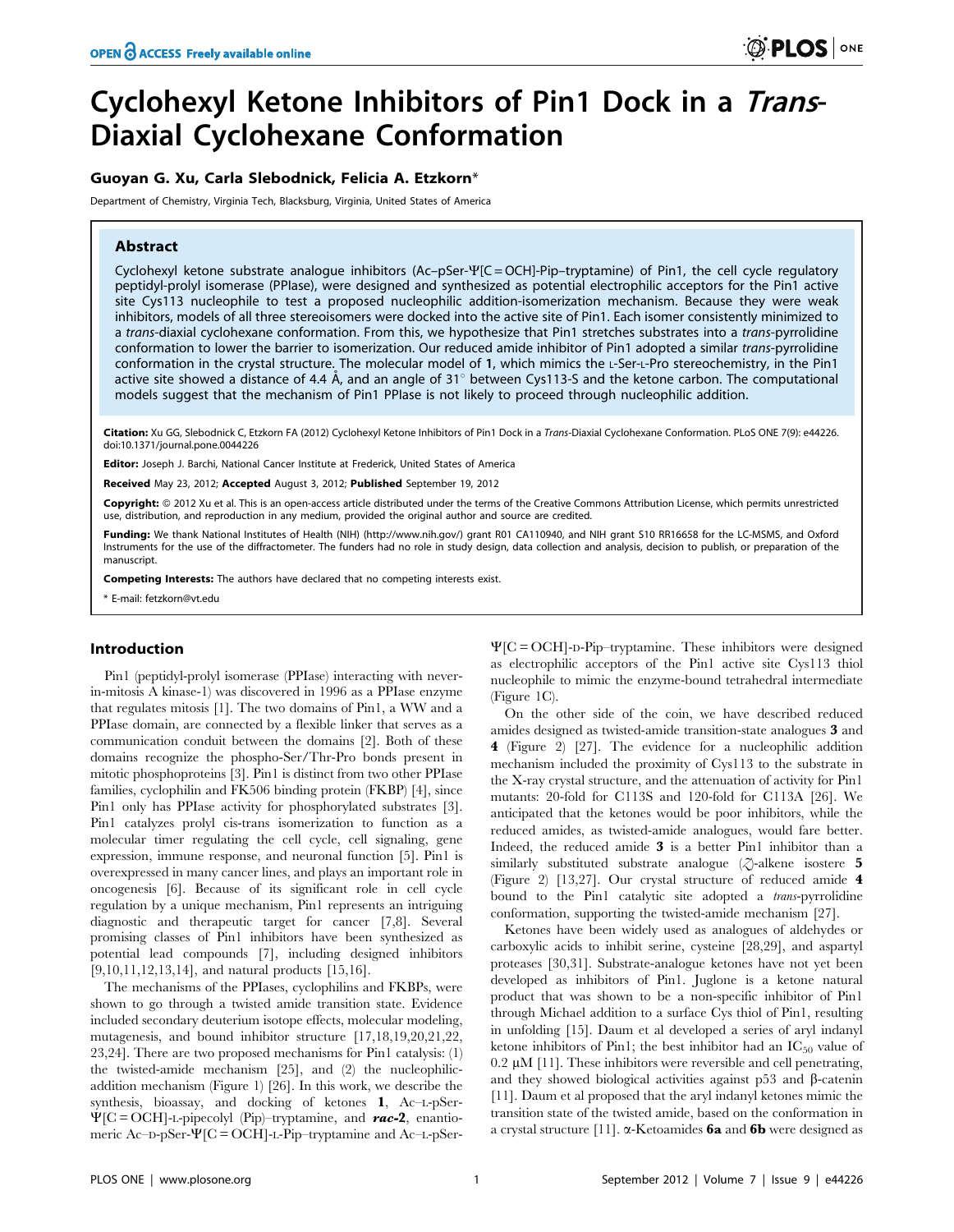

Figure 1. Ketone inhibitors were designed to mimic the tetrahedral intermediate of proposed mechanism B. (A) Proposed Pin1 hydrogen-bond assisted twisted amide mechanism [25], (B) Pin1 Cys113 nucleophilic-addition mechanism tetrahedral intermediate proposed by Ranganathan et al [26]. (C) Electrophilic ketone inhibitor designed to mimic the proposed tetrahedral intermediate upon Cys113-S nucleophilic addition. doi:10.1371/journal.pone.0044226.g001

potential transition state analogue inhibitors of Pin1, but their weak inhibition could not be used support either the twisted-amide or the nucleophilic-addition mechanism (Figure 2) [14].

## Results

#### Design of Inhibitors

Ketone 1 was designed as a tetrahedral intermediate analogue, incorporating an electrophilic ketone to act as an acceptor for the Pin1 active site Cys113 thiol (Figure 1). Ketone 1 was designed based on substrate and peptide inhibitor specificities [12,32]. The stereoisomer obtained as a side product during synthesis,  $rac{rac}{ }$ . was also tested for Pin1 inhibition because Wildeman et al. found that D-Thr containing peptide inhibitors were more potent than L-Thr [12]. The carbocyclic analogue of Pip, a cyclohexyl ring, was chosen based on the 100-fold improved inhibition of peptides with a Pip instead of a Pro residue [12,32]. Tryptamine was coupled to the C-terminus, since Pin1 binds large aromatic residues there [3,12,32]. An acetyl was used at the N-terminus because X-ray crystal structures of bound inhibitors showed no electron-density for residues on the N-terminal side of pSer [32,33]. The acetyl group also improved the water solubility of the inhibitors compared with Fmoc analogues for enzyme assays [13].

#### Synthesis

In the synthesis of ketones 1 and rac-2, addition of cyclohexenyl lithium to a Weinreb amide was used to form the ketone functionality (Figure 3).  $\alpha$ ,  $\beta$ -Unsaturated ketone 7 was obtained by deprotonation of Boc-Ser(Bn)-N(OMe)Me Weinreb amide with i-PrMgCl, followed by addition of cyclohexenyl lithium [34]. The lithium reagent was prepared in situ by treating 1-iodocyclohexene with s-BuLi [34,35].

The Boc group was then removed with TFA, and the amine formed was acetylated with acetic anhydride to give ketone 8 (Figure 3). Michael addition to form orthothioester 9 was accomplished with  $LiC(SMe)_{3}$ , similar to a synthesis of  $(+)$ methylenolactocin [36]. We first attempted the Michael addition with Boc-protected  $\alpha$ ,  $\beta$ -unsaturated ketone 7, however a cyclic carbamate was formed as the major product instead of the desired orthothioester. We have used similar cyclic carbamates in stereochemical proofs [34]. The carbamate ring-closure cannot occur with the acetyl amide. After Michael addition, two major diastereomers of the orthothioester were obtained as a mixture; a minor diastereomer was removed during chromatography. Hydrolysis of orthothioester 9 in a mixture of THF and  $H_2O$ 



Figure 2. Pin1 inhibitors discussed are cyclohexyl ketones 1 and rac-2 (this work); reduced amides 3 and 4 [27]; (Z)-alkene 5 [13]; and  $\alpha$ -ketoamides 6a and 6b [14]. doi:10.1371/journal.pone.0044226.g002

with  $BF_3 \cdot Et_2O$  and  $HgO$  gave a mixture of diastereomeric carboxylic acids 10 [36]. Without further purification, acids 10 were coupled to tryptamine with EDC to generate the ketone diastereomeric mixture of  $(1S, 3R, 4R)$ -11 and rac-11, which were separated by silica flash chromatography (Figure 3).

The two diastereomers were carried on separately to the final compounds 1 (Figure 3), and  $rac{-2}{ }$ . The major diastereomer  $(1S,3R,4R)$ -11 was treated with  $BCl<sub>3</sub>$  to remove the benzyl group and form alcohol  $(1S, 3R, 4R)$ -12 [37,38]. Phosphorylation with dibenzylphosphoramidite gave dibenzyl phosphate (1S,3R,4R)- 13 [10,39]. Phosphorylations were also attempted with di-tert-butyl or dicyanoethyl phosphoramidites to produce di-tert-butyl or dicyanoethyl instead of dibenzyl phosphate. Neither of these phosphates was stable on silica gel, and  $\beta$ -elimination products were obtained after chromatography. TFA deprotection of crude di-tert-butyl phosphate, and NH4OH deprotection of crude dicyanoethyl phosphate both gave  $\beta$ -elimination products as well. Thus, the dibenzylphosphate was chosen to carry through to the final products  $1$  and rac-2.

Hydrogenation of the crude dibenzyl phosphate (1S,3R,4R)-13 went very slowly, giving a complex crude mixture. Thus, (1S,3R,4R)-13 was purified by reverse-phase semi-preparative high performance liquid chromatography (HPLC). With pure dibenzyl phosphate, hydrogenation at atmospheric pressure worked very well, and gave a very clean final product 1, similar to our experience with  $\alpha$ -ketoamides [14].

## X-ray crystallography

During the synthesis of the inhibitors, Michael addition of tristhiomethyl methide to an  $\alpha, \beta$ -unsaturated ketone 8 produced three stereoisomers of 9, which could not be readily separated (Figure 3). Two diastereomers of a subsequent synthetic intermediate,  $(1S, 3R, 4R)$ -11 and rac-11, were separated by chromatography. Each diastereomer was crystallized, and the relative stereochemistry was determined. The absolute configuration of the major diastereomer was assigned to be  $(1S, 3R, 4R)$ -11, with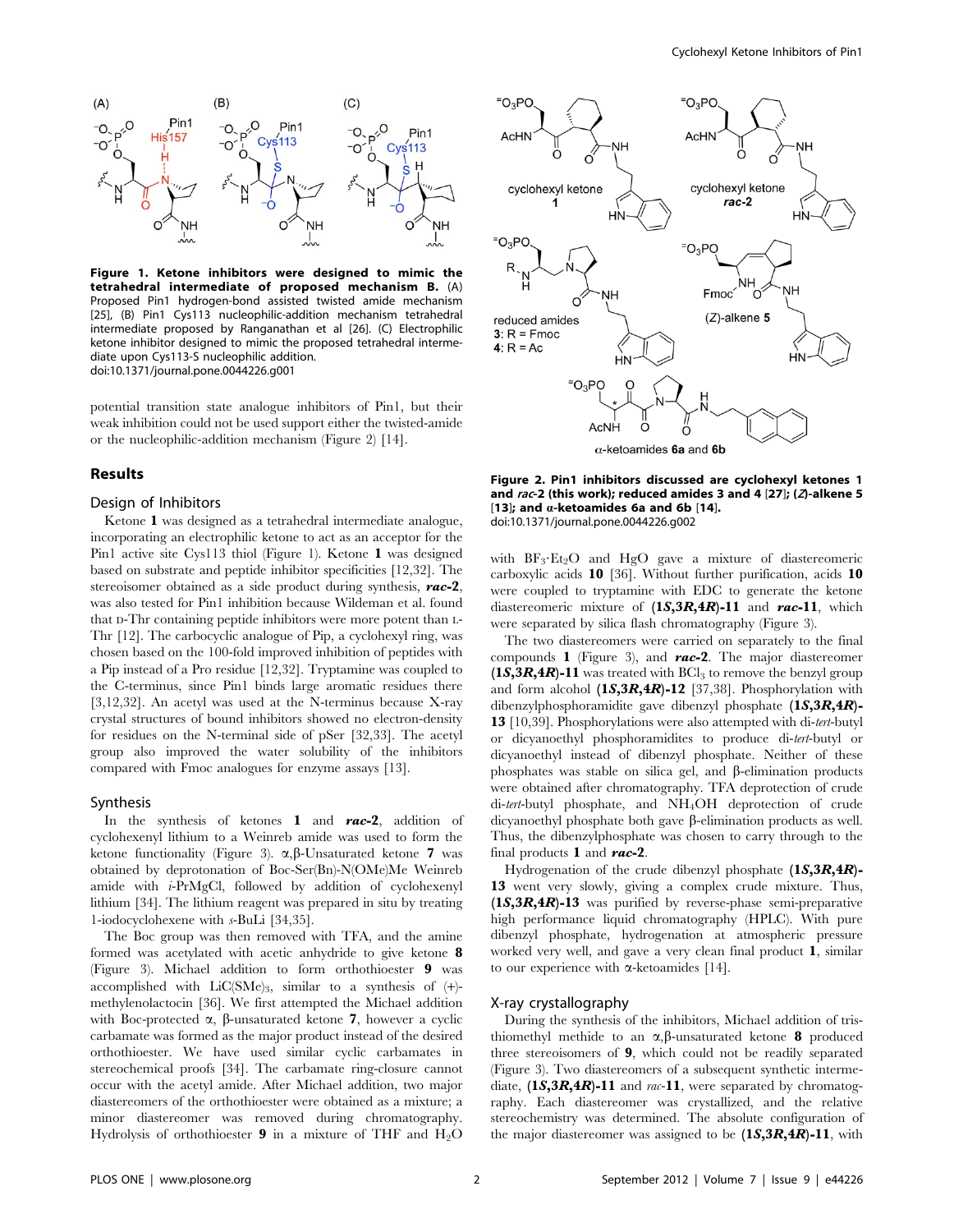

Figure 3. Cyclohexyl ketone inhibitor 1 was synthesized by the method shown.

doi:10.1371/journal.pone.0044226.g003

the original Ser configuration intact (Figure 4). The minor isomer, rac-11, proved to be a racemic mixture. The absolute configurations were assigned as  $(1R,3R,4R)$ -11 and  $(1S,3S,4S)$ -11, in which the stereocenter of the Ser analogue was partially epimerized to the syn-Ser-trans-cyclohexyl configuration (Figure 4).

#### Pin1 PPIase Enzyme Assays

The x-chymotrypsin protease-coupled assay was used to evaluate inhibition of Pin1 by compounds  $1$  and  $rac{rac{1}{2}}$  with the same substrate concentration as described previously [10,14]. The  $IC_{50}$  values of the two diastereomers were determined to be  $260\pm30$  µM for **1**, and  $61\pm8$  µM for **rac-2**. Preincubation with Pin1 for 15 minutes did not result in improved inhibition.

#### Molecular modeling

Each of the three cyclohexyl ketone inhibitors was docked flexibly, with geometry minimization, into the Pin1 active site. The resulting docked stereoisomers, (1S,3R,4R)-1, (1R,3R,4R)-2, and (1S,3S,4S)-2, are shown in Figure 5. The total energies, Cys113– S—C = O ketone distances, and angles are reported in Table 1. The distance between 1,2-diequatorial carbonyl groups was 2.93 Å, while the distance between 1,2-diaxial carbonyl groups in 1,2-cyclohexanedial was 3.79 Å after geometry optimization. The distance between the carbonyl carbons of Ac–cis-Pro–OH



Figure 4. X-ray crystal structures of intermediates (1S,3R,4R)-11 and rac-11 are shown above as displacement ellipsoid drawings (50%). The positional disorder of the benzyl group in rac-11 is shown as lighter lines. Hydrogen atoms are omitted for clarity. Structural depiction of the stereochemistries of (1S,3R,4R)-11 and rac-11 are shown below each crystal structure. doi:10.1371/journal.pone.0044226.g004

after geometry optimization was  $3.16$  Å; with the *trans*-pyrrolidine torsion angle fixed during geometry optimization, the distance was  $3.67 \text{ Å}$  (Figure 6).

## **Discussion**

## Stereochemical results of inhibitor synthesis

Thermodynamic control in the Michael addition resulted in the anti-Ser-trans-cyclohexyl stereoisomer of 9 as the major product (Figure 4). The chiral center adjacent to the Ser carbonyl was easily epimerized due to the electron-withdrawing effects of both the  $\alpha$ -amide and  $\alpha$ -ketone, resulting in an enantiomeric mixture of a second diastereomer, rac-9. Because the unnatural D-Thr-



Figure 5. Models of cyclohexyl ketone inhibitors were docked with dynamic minimization. (A)  $(15,3R,4R)$ -1 in orange, (B)  $(1R,3R,4R)$ -2 in blue, (C)  $(15,35,45)$ -2 in green, and (D) superposition of all atoms of 1 and rac-2. Models were based on PDB 2Q5A [32], and minimized using Sybyl 8.1.1 [42]. Images were prepared using MacPyMol [44].

doi:10.1371/journal.pone.0044226.g005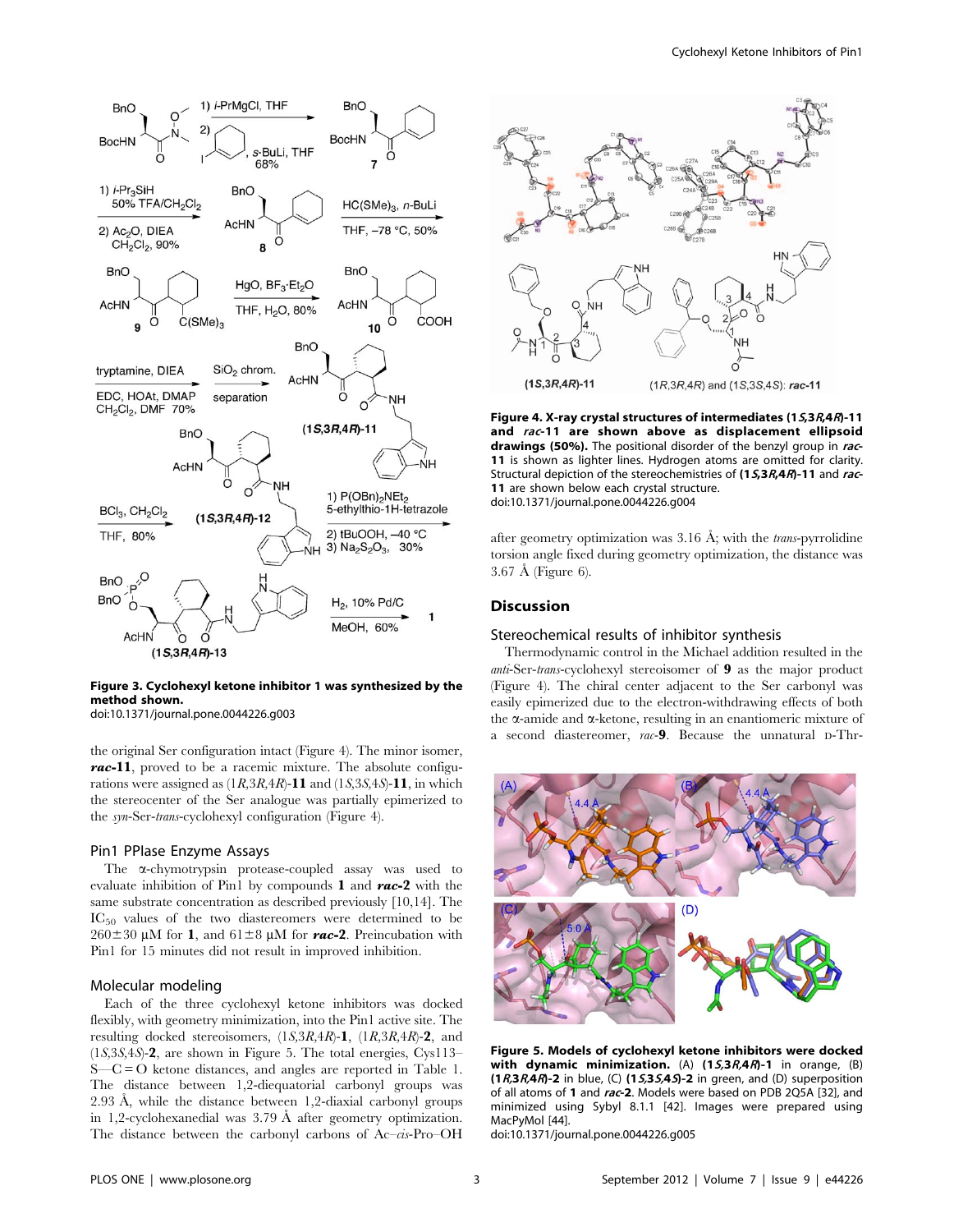

Figure 6. Pin1 is proposed to stretch the prolyl ring by binding phosphate and C-terminal residues tightly, creating a transpyrrolidine conformation of the substrate and forcing pyramidalization of the prolyl nitrogen in the twisted-amide mechanism. Distance measurements are from calculated structures of Ac–Pro–OH in the ground state and the trans-pyrrolidine transition state.

doi:10.1371/journal.pone.0044226.g006

containing inhibitors were more potent than the L-Thr in work by Zhang et al  $[32]$ , both diastereomers 1 and  $rac{rac{1}{2}}{rac{1}{2}}$  were tested for Pin1 inhibition. Inhibitor 1, corresponding to the native L-Ser-L-Pro stereochemistry of Pin1 substrates, had an  $IC_{50}$  value of 260  $\mu$ M, while **rac-2**, an enantiomeric mixture of D-Ser-L-Pro and L-Ser-D-Pro analogues, had an  $IC_{50}$  value of 61  $\mu$ M. Preincubation did not result in improved inhibition, suggesting that they are not slow-binding inhibitors. We obtained a crystal structure of the similarly substituted, reduced amide inhibitor 4 bound in the Pin1 active site, suggesting that the ketones also bind in the active site [27].

## Insights into the Pin1 enzymatic mechanism

To better understand the mechanism of Pin1 PPIase activity, each of the three stereoisomers was docked into the Pin1 active site (Figure 5). Curiously, in each case the inhibitor minimized to a conformation with a trans diaxially substituted cyclohexyl ring. Attempts to force a trans diequatorial conformation on the starting structure resulted in conversion to either a twist boat or a diaxial conformation again. Clearly, the preferred conformation of these cyclohexyl substrate analogues in the Pin1 active site is diaxial. In the crystal structures of intermediates  $(1S, 3R, 4R)$ -11 and  $rac{-11}{2}$ , the cyclohexyl rings were in the diequatorial chair conformation (Figure 4), which are likely to be the low-energy, solution-phase conformations as well. These inhibitors would thus undergo an unfavorable diequatorial to diaxial conformational change in order to bind to the Pin1 active site.

We hypothesize that the binding interactions of the enzyme with the phosphate and the aromatic group are strong enough to stretch the cyclohexyl rings into the less stable diaxial conformation upon binding (Figure 6). The difference in the distances between diequatorial and diaxial carbonyl groups on a cyclohexane ring was 0.86 Å, an elongation of the structure. The corresponding difference between the planar Ac-cis-Pro-OH

conformation, and the trans-pyrrolidine Ac–Pro–OH conformation was  $0.51 \text{ Å}$  (Figure 6). This effect of stretching the ring conformation may provide insight into the mechanism of Pin1. In either of the proposed mechanisms: (1) nucleophilic-addition [26], or (2) twisted-amide [25], the nitrogen of the prolyl ring must become pyramidalized and deconjugated from the carbonyl in the transition state [22,24,25]. If binding of substrate to the catalytic site forces the Pro ring into a trans-pyrrolidine conformation, the nitrogen lone pair and the carbonyl  $\pi$ -bond would no longer be conjugated (Figure 6). The substrate would be destabilized, lowering the barrier to rotation around the amide bond. This proposed stretching action is consistent with the twisted-amide mechanism, providing a more detailed description of how the isomerization might proceed.

Stereoisomer  $(R, R, R)$ -2, with the ketone carbonyl carbon 4.4  $\AA$ from the proposed Cys113-S nucleophile, and the  $S - C = O$  angle of  $102^\circ$ , had the lowest energy of the three stereoisomers (Table 1). The angle of  $102^{\circ}$  is close to the optimum angle for nucleophilic addition, i.e. close to the Bürgi-Dunitz angle of  $107^{\circ}$  [27]. Despite this, the inhibition results suggest that covalent modification, i.e. suicide inhibition, of Pin1 does not occur. Ketones 1 and rac-2 were designed as tetrahedral-intermediate analogues based on the nucleophilic-addition mechanism; they do not appear to behave as such. The  $IC_{50}$  values are in the range of substrate analogue inhibitors. These results argue against the proposed nucleophilicaddition mechanism for Pin1 [14].

## Stereochemical effects on inhibition

The stereochemistry affected the inhibition, since the racemate rac-2 was about 4-fold more potent than diastereomer 1. Molecular modeling provides insight into the stereochemical preferences of the Pin1 active site. The relative (not absolute) energies of the three models can be compared because they are all stereoisomers bound into the same Pin1 active site (Table 1). These inhibitors are substituted with tryptamine, comparable to our ground-state alkene isostere inhibitor  $5$  with an  $IC_{50}$  value of  $25 \mu M$  (Figure 2) [13], and with Ac and naphthylethylamine comparable to our  $\alpha$ -ketoamide inhibitors 6, with IC<sub>50</sub> values of 100 and 200  $\mu$ M [14]. The Pin1- $(S, R, R)$ -1 complex, with an intermediate energy, corresponds to the native L-Ser-L-Pro configuration, yet it had very poor inhibition  $(260 \mu M)$ , comparable to the similarly substituted  $\alpha$ -ketoamides 6 [14]. The Pin1-(S,S,S)-2 complex, which corresponds to the L-Ser-D-Pro configuration, had the highest energy of the three, while  $\text{Pin}1-\langle \mathbf{R}, \mathbf{R}, \mathbf{R} \rangle$ -2, corresponding to a D-Ser-L-Pro configuration had the lowest energy. This is consistent with the D-Thr-L-Pip in the most potent peptide inhibitors of Pin1 [12,32]. We expect that  $(R, R, R)$ -2 isomer would be more potent than the  $IC_{50}$  value of 61 µM for  $rac{-2}{\text{indicates}}$ , and  $(S, S, S)$ -2 is likely to be less potent than 61  $\mu$ M, because the IC<sub>50</sub> value represents a weighted average of the two. The most potent that either enantiomer could possibly be

Table 1. Comparison of cyclohexyl ketone inhibitor-Pin1 complex molecular models.

| <b>Stereoisomer:</b>                   | $(15,3R,4R) - 1$ | $(1R, 3R, 4R) - 2$ | $(15,35,45)-2$ |
|----------------------------------------|------------------|--------------------|----------------|
| Mimics:                                | L-Ser-L-Pro      | D-Ser-L-Pro        | L-Ser-D-Pro    |
| Color in Figure 5                      | orange           | blue               | green          |
| Total E (kcal/mol)                     | $-477$           | $-518$             | $-494$         |
| Cys113–S—C = O (Å)<br>Cys113–S—C = O ∠ | 4.4              | 4.4                | 5.0            |
|                                        | $31^\circ$       | $102^\circ$        | $59^\circ$     |

doi:10.1371/journal.pone.0044226.t001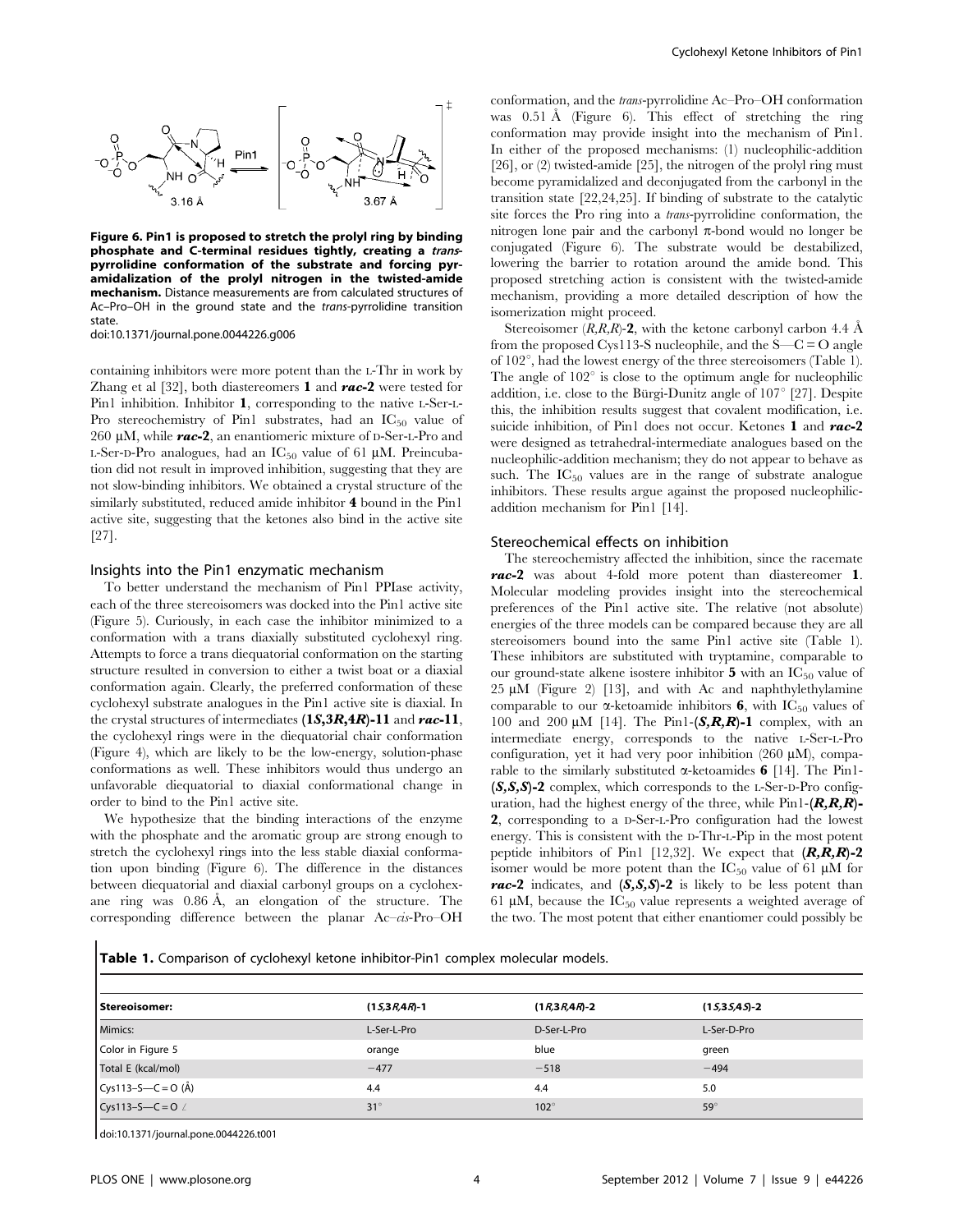is 30  $\mu$ M if the other was not an inhibitor at all. This is highly unlikely, but it serves to show that these ketone inhibitors behave as substrate analogues.

# Conclusions

Three stereoisomeric ketone analogues of Pin1 substrates were synthesized, modeled, and assayed as Pin1 inhibitors. Molecular modeling shows that the inhibitors have a preference for transdiaxial-cyclohexane conformations upon binding to Pin1. This led us to propose a stretching mechanism to attain pyramidalization of the prolyl nitrogen, consistent with the preferred twisted-amide mechanism [25]. The molecular models of the three stereoisomers in the active site of Pin1 confirmed the stereochemical preferences of Pin1 for inhibitors seen in other inhibitors [12,14,27,32]. We attribute the weaker binding of these inhibitors to a combination of: (1) the conformational change required for binding, and (2) the inability of these ketones to act as electrophilic acceptors for the Pin1 Cys113 thiol. The weak inhibition of the ketones, and the correspondingly stronger inhibition by similarly substituted reduced amide inhibitors [27], provides evidence against the nucleophilic addition mechanism for Pin1.

#### Materials and Methods

#### Synthesis

Unless otherwise indicated, all reactions were carried out under dry  $N_2$  in flame-dried glassware. THF was distilled from Nabenzophenone, and  $CH_2Cl_2$  was dried by passage through dry alumina. Anhydrous DMF (99.8%), MeOH, and DIEA were used directly from sealed bottles. Brine (NaCl),  $\text{Na}_2\text{S}_2\text{O}_3$ ,  $\text{Na}HCO_3$ , and NH4Cl refer to saturated aqueous solutions, and HCl refers to a 1 N aqueous solution, unless otherwise noted. Flash chromatography was performed on 230–400 mesh silica gel with reagent grade solvents. Analytical HPLC were obtained on a  $4.6 \times 50$  mm C18 column with 10%  $CH_3CN/H_2O$  for 3 min followed by a 10% to 90%  $CH_3CN/H_2O$  gradient over 6 min unless otherwise noted. HPLC results are reported as retention time, integrated % purity.  ${}^{1}H$ ,  ${}^{13}C$ , and  ${}^{31}P$  NMR spectra were obtained at ambient temperature in CDCl<sub>3</sub>, unless otherwise noted. Chemical shifts are reported in parts per million (ppm) downfield from tetramethylsilane (TMS). Data are reported as follows: chemical shift, multiplicity: singlet (s), doublet (d), triplet (t), multiplet (m), broad singlet (br s), coupling constants  $\tilde{\jmath}$  in Hz, and integration. HPLC chromatograms for compounds  $\hat{1}$  and  $rac{rac}{2}$ ,  ${}^{1}H$  (500 MHz),  ${}^{13}C$ (125 MHz), and  $^{31}P$  NMR (162 MHz) NMR spectra of compounds 1, rac-2, and 7–13, are available in Dataset S1.

Boc-ketone 7. To a solution of 1-iodocyclohexene [35]  $(5.50 \text{ g}, 26.4 \text{ mmol})$  in THF  $(60 \text{ mL})$  at  $-40^{\circ}\text{C}$  was added secbutyl lithium (1.4 M in cyclohexane, 37.8 mL, 52.9 mmol). The mixture was stirred at  $-40^{\circ}$ C for 3 h. Boc–Ser(OBn)–N(OMe)Me [34] Weinreb amide (5.96 g, 17.6 mmol) was dissolved in THF (60 mL) in another round-bottom flask and cooled to  $-78^{\circ}$ C, *i*-PrMgCl (2.0 M in THF, 8.64 mL, 17.3 mmol) was then added dropwise. The Weinreb amide solution was stirred at  $-78^{\circ}$ C for 1 h. The cyclohexenyl lithium was added via canula at  $-78^{\circ}$ C to the Weinreb amide solution. After stirring at  $-78^{\circ}$ C for 1 h, the reaction was warmed to rt, stirred for 12 h, and quenched with NH4Cl (80 mL). The resulting mixture was diluted with water (40 mL) and EtOAc (100 mL). The aqueous layer was extracted with EtOAc (100 mL). The organic layers were combined, and washed with NH<sub>4</sub>Cl ( $2\times80$  mL), NaHCO<sub>3</sub> (80 mL), and brine (80 mL). The organic layer was dried over  $Na<sub>2</sub>SO<sub>4</sub>$ , filtered and evaporated. The crude product was purified by chromatography

on silica (eluant: 8% EtOAc/hexanes) to yield ketone 7 (4.3 g, 68%) as a colorless oil. Anal. HPLC, 254 nm, 7.3 min, 98.2%; <sup>1</sup>H NMR δ 7.28 (m, 5H), 6.91 (m, 1H), 5.59 (d,  $\tilde{\jmath}$  = 8.3, 1H), 5.13 (dt,  $\tilde{J} = 4.4, 8.3, 1H$ ,  $4.54$  (d,  $\tilde{J} = 12.4, 1H$ ),  $4.42$  (d,  $\tilde{J} = 12.4, 1H$ ),  $3.68$ (dd,  $\tilde{\jmath}$  = 4.4, 9.3, 1H), 3.66 (dd,  $\tilde{\jmath}$  = 4.4, 9.6, 1H), 2.36 (m, 1H), 2.21 (m, 2H), 2.12 (m, 1H), 1.62 (m, 4H), 1.44 (s, 9H); 13C NMR d 197.8, 155.5, 141.8, 137.8, 137.4, 128.4, 127.7, 127.6, 79.8, 73.1, 71.3, 54.3, 28.4, 26.2, 23.4, 21.8, 21.5; ESI<sup>+</sup> HRMS m/z 382.1998 [M+Na]<sup>+</sup>. Calculated for  $C_{21}H_{29}NO_4$ ·Na 382.1994.

Acetyl-ketone 8. Boc-ketone 7 (1.5 g, 4.2 mmol) was dissolved in  $CH_2Cl_2$  (20 mL), and  $iPr_3SiH$  (0.2 mL) and TFA (20 mL) were added. The mixture was stirred at rt for 0.5 h. The reaction mixture was then concentrated under reduced pressure. The residue was triturated with hexanes  $(3\times25 \text{ mL})$ . After evaporation in vacuo for 2 h, the ammonium salt obtained was dissolved in  $CH_2Cl_2$  (20 mL), and Ac<sub>2</sub>O (2 mL) and DIEA (2 mL) were added. The reaction mixture was stirred at rt for 1 h. After dilution with  $CH_2Cl_2$  (30 mL), the mixture was washed with HCl  $(2\times25 \text{ mL})$ , 1 N NaOH  $(2\times25 \text{ mL})$ , and brine (25 mL). The organic layer was dried over  $Na<sub>2</sub>SO<sub>4</sub>$ , filtered and evaporated. The residue was purified by flash chromatography on silica (step gradient:  $25\%$  then  $50\%$  EtOAc/hexanes) to yield **8** (1.1 g,  $90\%$ ) as a pale, yellow oil. Anal. HPLC, 254 nm, 5.1 min, 100%; <sup>1</sup>H NMR d 7.35-7.20 (m, 5H), 6.93 (m, 1H), 6.62 (br, 1H), 5.42 (m, 1H), 4.52 (d,  $\tilde{\jmath} = 12.3$ , 1H), 4.40 (d,  $\tilde{\jmath} = 12.3$ , 1H), 3.70 (m, 2H), 2.39-2.04 (m, 4H), 2.02 (s, 3H), 1.62 (m, 4H); <sup>13</sup>C NMR  $\delta$  197.3, 169.8, 142.3, 137.7, 137.2, 128.5, 127.9, 127.6, 73.2, 71.1, 53.3, 26.2, 23.44, 23.38, 21.8, 21.5; ESI<sup>+</sup> HRMS m/z 302.1760  $[M+H]$ <sup>+</sup>. Calculated for  $C_{18}H_{24}NO_3$ . 302.1756.

**Orthothioformate 9.** *n*-Butyl lithium  $(2.5 M)$  in hexane, 6.81 mL, 17.0 mmol) was added dropwise to a solution of  $CH(SMe)_{3}$  (2.68 g, 17.0 mmol) dried over 4 Å molecular sieves in THF (65 mL) at  $-78^{\circ}$ C. The solution was stirred at  $-78^{\circ}$ C for 2 h. A solution of the acetyl ketone 8 (0.790 g, 2.62 mmol) dried over 4 Å molecular sieves in THF (50 mL) was added dropwise via canula. The reaction mixture was stirred at  $-78^{\circ}$ C for 2 h, and quenched with NH4Cl (80 mL). The resulting mixture was extracted with EtOAc  $(3\times150 \text{ mL})$ . The organic layer was dried over  $Na<sub>2</sub>SO<sub>4</sub>$ , filtered and evaporated. The crude product was purified by chromatography on silica (step gradient: 0% then 20% EtOAc/hexanes) to yield the orthothioformate 9, a mixture of two diastereomers, (0.60 g, 50%) as a colorless oil. The mixture was used in the next reaction without separation. The major diastereomer was partially separated for characterization. Major diastereomer: <sup>1</sup>H NMR  $\delta$  7.30 (m, 5H), 6.60 (d,  $\tilde{\jmath} = 7.5, 1$ H), 5.26  $(\text{ddd}, \tilde{J} = 3.4, 4.2, 7.6, 1H), 4.52 \ (\text{d}, \tilde{J} = 12.1, 1H), 4.49 \ (\text{d}, \tilde{J} = 11.8,$ 1H), 3.89 (dd,  $\tilde{\jmath}$  = 3.3, 10.2, 1H), 3.79 (dd,  $\tilde{\jmath}$  = 4.4, 9.9, 1H), 3.11  $(\text{ddd}, \tilde{\jmath} = 3.8, 10.5, 11.5, 1H), 2.39 \text{ (ddd}, \tilde{\jmath} = 3.6, 10.4, 11.8), 2.09$ (m, 1H), 2.07 (s, 9H), 2.02 (s, 3H), 1.82 (m, 1H), 1.73 (m, 1H), 1.63 (m, 2H), 1.38 (m, 1H), 1.31 (m, 1H), 1.22 (m, 1H), 1.06 (m, 1H); <sup>13</sup>C NMR δ 207.0, 169.4, 137.9, 128.5, 127.9, 127.8, 75.8, 73.4, 68.9, 59.5, 51.5, 48.0, 31.6, 28.6, 25.6, 25.1, 23.6, 15.2; ESI<sup>+</sup> HRMS m/z 478.1530 [M+Na]<sup>+</sup>. Calculated for  $C_{22}H_{33}NO_3S_3 \cdot Na$  478.1520.

 $Ac-Ser(OBn)-\Psi[C=OCH]-2-(indol-3-yl)-ethylamine (1S,3R,$ **4R)-11 and rac-11.** A mixture of compound  $9(0.30 \text{ g}, 0.66 \text{ mmol})$ and HgO  $(0.70 \text{ g}, 3.2 \text{ mmol})$  was suspended in 4:1 THF: $H_2O$ (45 mL), and  $BF_3E_2O$  (1.2 mL, 9.6 mmol) was added. The mixture was stirred at rt for 3 h. The reaction mixture was diluted with water (10 mL) and extracted with EtOAc  $(3\times50$  mL). The organic layer was dried over  $Na<sub>2</sub>SO<sub>4</sub>$ , filtered and evaporated. The residue was filtered through silica to remove HgO, and the solvent was evaporated in vacuo. The crude carboxylic acid 10 was dissolved in a mixture of  $CH_2Cl_2$  (100 mL) and DMF (15 mL), and tryptamine (0.27 g,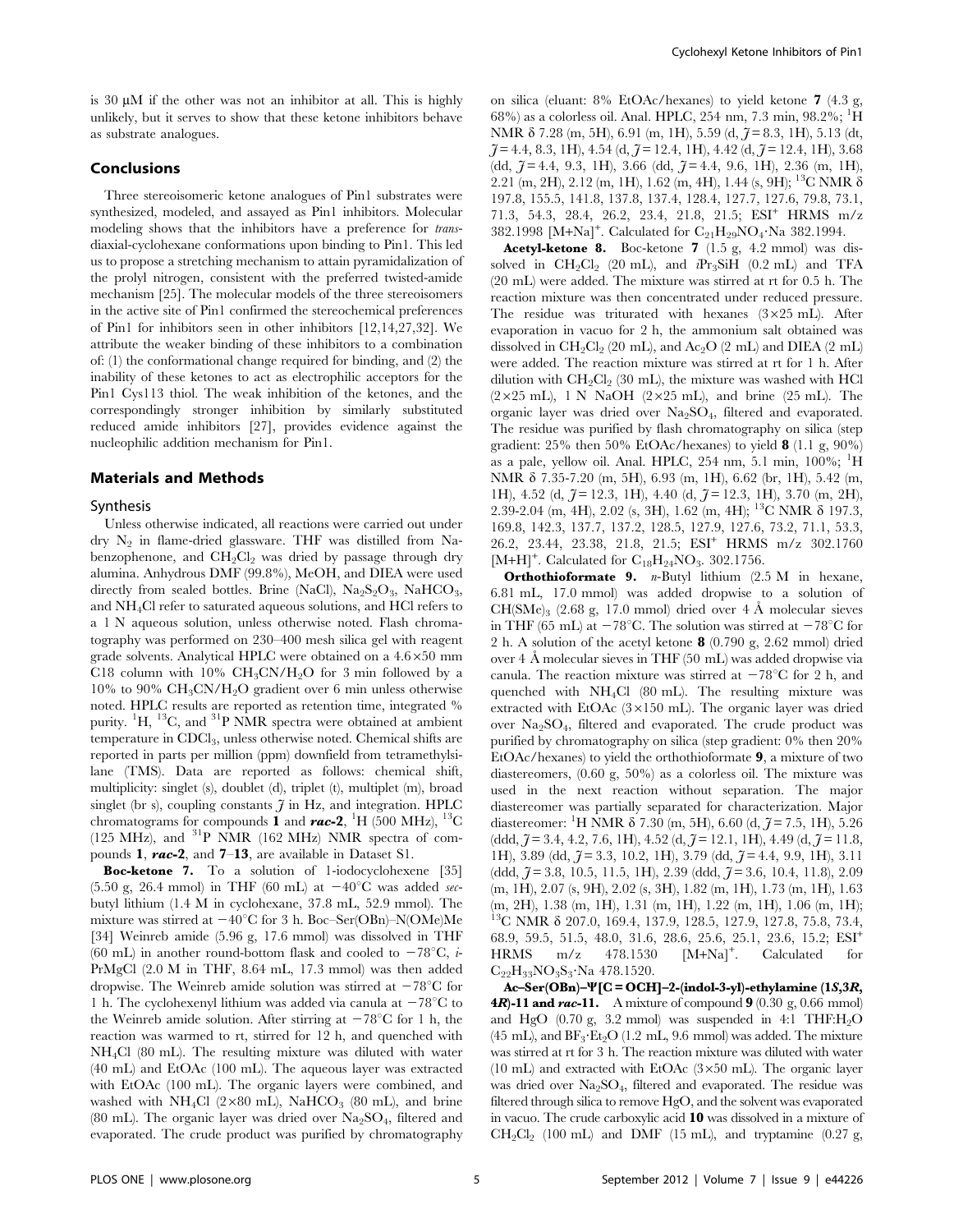1.7 mmol), EDC (0.32 g, 1.68 mmol), HOAt (0.25 g, 1.6 mmol), DMAP (50 mg, 0.4 mmol) and DIEA (0.37 g, 2.9 mmol) were added. The reaction was stirred at rt for 16 h. The mixture was diluted with EtOAc (400 mL), washed with water  $(3 \times 150 \text{ mL})$ , HCl  $(3\times150 \text{ mL})$ , NaHCO<sub>3</sub>  $(3\times150 \text{ mL})$  and brine (150 mL). The crude product was purified by chromatography on silica (step gradient: 0% then 30% EtOAc/hexanes) to yield two diastereomers. The major diastereomer (120 mg, 36%) and the minor diastereomer (60 mg, 18%) were obtained as colorless oils at first, which then solidified. Both solids were recrystallized from EtOAc:hexanes (1:2) to determine the relative stereochemistry by X-ray crystallography.

Major isomer (1S,3R,4R)-11: Anal. HPLC, 254 nm, 5.0 min, 98.9%; <sup>1</sup>H NMR  $\delta$  8.10 (br, 1H), 7.57 (dd,  $\tilde{\jmath}$  = 0.7, 7.8, 1H), 7.37 (dt,  $\tilde{\jmath} = 0.8, 8.2, 1H$ ), 7.31-7.21 (m, 5H), 7.20 (dt,  $\tilde{\jmath} = 1.2, 7.5, 1H$ ), 7.11 (dt,  $\tilde{\jmath} = 0.9, 7.5, 1H$ ), 7.02 (d,  $\tilde{\jmath} = 2.2, 1H$ ), 6.30 (d,  $\tilde{\jmath} = 7.5$ , 1H), 5.60 (t,  $\tilde{\jmath} = 5.8$ , 1H), 4.84 (dt,  $\tilde{\jmath} = 4.2$ , 7.4, 1H), 4.58 (d,  $\tilde{\jmath} = 11.8, 1H$ , 4.48 (d,  $\tilde{\jmath} = 11.8, 1H$ ), 3.86 (dd,  $\tilde{\jmath} = 3.9, 9.9, 1H$ ), 3.76 (dd,  $\tilde{\jmath}$  = 4.4, 9.9, 1H), 3.44 (m, 2H), 3.05 (ddd,  $\tilde{\jmath}$  = 3.3, 10.7, 12.4, 1H), 2.84 (m, 2H), 2.37 (m, 1H), 2.13 (m, 1H), 1.99 (s, 3H), 1.80 (m, 3H), 1.49 (m, 1H), 1.26 (m, 2H), 1.08 (m, 1H); 13C NMR d 209.5, 174.7, 170.0, 137.9, 136.5, 128.5, 128.0, 127.9, 127.4, 122.4, 122.3, 119.6, 118.9, 113.1, 111.3, 73.3, 68.4, 60.0, 49.2, 45.8, 39.4, 29.7, 29.5, 25.7, 25.4, 25.3, 23.3; ESI<sup>+</sup> HRMS m/z 512.2530 [M+Na]<sup>+</sup>. Calculated for  $C_{29}H_{35}N_3O_4$ ·Na 512.2525. Minor isomer *rac*-11: Anal. HPLC, 254 nm, 5.1 min, 96.3%; <sup>1</sup>H NMR  $\delta$  8.25 (br, 1H), 7.56 (d,  $\tilde{\jmath}$  = 8.0, 1H), 7.36 (d,  $\tilde{\jmath}$  = 8.3, 1H), 7.35-7.25 (m, 5H), 7.19 (ddd,  $\tilde{J}$ = 1.1, 7.2, 8.1, 1H), 7.11 (ddd,  $\tilde{J} = 1.0, 7.4, 8.0, 1H$ , 7.00 (d,  $\tilde{J} = 2.2, 1H$ ), 6.75 (d,  $\tilde{J} = 7.7, 1H$ ), 5.56 (t,  $\tilde{\jmath}$  = 5.8, 1H), 4.86 (dt,  $\tilde{\jmath}$  = 4.0, 7.4, 1H), 4.49 (d,  $\tilde{\jmath}$  = 12.0, 1H), 4.46 (d,  $\tilde{\jmath}$  = 12.1, 1H), 3.92 (dd,  $\tilde{\jmath}$  = 3.3, 9.9, 1H), 3.75 (dd,  $\tilde{\jmath}$  = 4.1, 9.9, 1H), 3.48 (q,  $\tilde{\jmath}$  = 6.4, 2H), 3.01 (dt,  $\tilde{\jmath}$  = 3.0, 11.1, 1H), 2.86 (m, 2H), 2.33 (m, 1H), 2.01 (s, 3H), 1.78 (m, 4H), 1.43 (m, 1H), 1.19 (m, 3H); <sup>13</sup>C NMR δ 210.9, 174.5, 170.1, 137.8, 136.5, 128.5, 127.9, 127.88, 127.4, 122.4, 122.2, 119.5, 118.8, 112.9, 111.4, 77.4, 73.4, 68.5, 58.8, 47.8, 47.7, 39.6, 30.0, 28.6, 25.3, 25.1, 23.4; ESI<sup>+</sup> HRMS m/z 490.2710 [M+H]<sup>+</sup> . Calculated for  $C_{29}H_{36}N_3O_4$  490.2706.

 $Ac-Ser-\Psi[C=OCH]-Pip-2-(indol-3-yl)-ethylamine (1S,3R,$ **4R)-12 and rac-12.** Ac–Ser(OBn)– $\Psi$ [C = OCH]–2-(indol-3-yl)ethylamine  $(1S, 3R, 4R)$ -11 (48 mg, 0.098 mmol) was dissolved in  $CH_2Cl_2 (8 \text{ mL})$ . The solution was cooled to  $-78^{\circ}\text{C}$ , and  $BCl_3 (1 \text{ M})$ in  $CH_2Cl_2$ , 1.2 mL) was added dropwise. The reaction mixture was stirred at  $-78^{\circ}$ C and warmed to 0<sup>°</sup>C over 1.5 h. The reaction mixture was cooled to  $-78^{\circ}$ C, and MeOH (0.5 mL) and aq. HCl (2 N, 5 mL) were added. The solution was diluted with EtOAc (150 mL), and washed with HCl (30 mL), 5% aq. NaHCO<sub>3</sub> (30 mL), and brine (30 mL). After filtration and evaporation, the residue was purified on silica (step gradient: %0 then 5% isopropanol/EtOAc). The product (1S,3R,4R)-12 was obtained as a colorless oil  $(31 \text{ mg}, 80\%)$ . <sup>1</sup>H NMR  $\delta$  8.20 (s, 1H), 7.59 (d,  $\tilde{\jmath}$  = 7.5, 1H), 7.38 (t,  $\tilde{\jmath}$  = 0.8, 1H) 7.22 (app. tt,  $\tilde{\jmath}$  = 7.3, 1.1, 1H), 7.14 (app. tt,  $\tilde{\jmath}$  = 7.3, 1.2, 1H), 7.06 (d,  $\tilde{\jmath}$  = 2.1, 1H), 6.50 (d,  $\tilde{\jmath}$  = 7.3, 1H), 5.75 (t,  $\tilde{\jmath}$  = 5.6, 1H), 4.87 (m, 1H), 4.39 (d,  $\tilde{\jmath}$  = 11.8, 1H), 4.14 (m, 1H), 3.81 (m, 1H), 3.55 (dd,  $\tilde{\jmath}$  = 13.2, 6.4, 1H), 3.49 (dd,  $\tilde{\jmath}$  = 12.8, 6.4, 1H), 3.04 (dt,  $\tilde{\jmath}$  = 3.4, 11.6, 1H), 2.91 (dt,  $\tilde{\jmath}$  = 0.9, 6.4, 2H), 2.52  $(dt, \tilde{\jmath} = 3.3, 11.6, 1H), 2.06$  (m, 1H), 2.02 (s, 3H), 1.81 (m, 3H), 1.42 (m, 1H), 1.26 (m, 2H), 1.06 (m, 1H); <sup>13</sup>C NMR (100 MHz) δ 210.4, 176.0, 170.0, 136.5, 127.3, 122.5, 122.4, 119.7, 118.8, 112.7, 111.4, 63.4, 59.5, 48.7, 45.9, 39.9, 30.4, 29.2, 25.68, 25.67, 25.2, 23.4;  $\mathrm{ESI}^+$  HRMS m/z 400.2260 [M+H]<sup>+</sup>. Calculated for  $\mathrm{C}_{22}\mathrm{H}_{30}\mathrm{N}_3\mathrm{O}_4$ 400.2236, By the same procedure, the minor isomer  $rac{-12}{ }$  was obtained as an oil (20 mg, 80%). <sup>1</sup>H NMR δ 8.39 (s, 1H), 7.56 (d,  $\tilde{\jmath}$  = 7.9, 1H), 7.37 (d,  $\tilde{\jmath}$  = 8.0, 1H), 7.25 (br s, 1H), 7.20 (dt,  $\tilde{\jmath}$  = 1.1, 7.6, 1H), 7.12 (dt,  $\tilde{\jmath} = 0.8$ , 7.5, 1H), 7.03 (s, 1H), 5.86 (t,  $\tilde{\jmath} = 5.1$ , 1H),

4.53 (ddd,  $\tilde{\jmath}$  = 2.7, 4.6, 7.4, 1H), 4.08 (br s, 1H), 3.93 (dd,  $\tilde{\jmath}$  = 2.4, 11.8, 1H), 3.73 (dd,  $\tilde{\jmath}$  = 4.4, 11.8, 1H), 3.53 (dd,  $\tilde{\jmath}$  = 6.6, 13.2, 1H), 3.48 (dd,  $\tilde{\jmath}$  = 6.6, 13.2, 1H), 3.00 (dt,  $\tilde{\jmath}$  = 3.2, 11.3, 1H), 2.90 (t,  $\tilde{J}= 6.6, 2H$ , 2.48 (dt,  $\tilde{J}= 3.3, 11.7, 1H$ ), 2.08 (s, 3H), 1.90 (d,  $\widetilde{\jmath}$  = 3.2, 1H), 1.76 (m, 3H), 1.40 (m, 1H), 1.21 (m, 2H), 1.09 (m, 1H); <sup>13</sup>C NMR  $\delta$  213.9, 175.8, 170.9, 136.6, 127.3, 122.5, 122.4, 119.6, 118.7, 112.6, 111.5, 63.2, 60.3, 48.2, 47.3, 40.0, 30.3, 28.8, 25.6, 25.4, 25.2, 23.3; ESI<sup>+</sup> HRMS m/z 422.2063 [M+Na]<sup>+</sup> . Calculated for  $C_{22}H_{29}N_3O_4$  Na 422.2056.

 $Ac-Ser(PO(OBn)<sub>2</sub>)-\Psi[C=OCH]-Pip-2-(indol-3-yl)-ethyla$ mine  $(1S, 3R, 4R)$ -13 and rac-13. To a solution of (1S,3R,4R)-12 (33 mg, 0.083 mmol) in THF (10 mL) was added 5-ethylthio–1H–tetrazole (32 mg, 0.25 mmol) and  $O$ ,  $O$ -dibenzyl-N,N-diethylphosphoramidite (0.087 mL, 0.25 mmol) at rt. The mixture was stirred at rt for 16 h. The mixture was cooled to  $-40^{\circ}$ C, a solution of 5–6 M tert-butyl hydroperoxide in decane  $(61 \mu L, 0.33 \text{ mmol})$  was added dropwise, and the mixture was stirred at  $-40^{\circ}$ C for 10 min, then at rt for 30 min. The reaction was cooled to  $-40^{\circ}$ C and quenched with Na<sub>2</sub>S<sub>2</sub>O<sub>3</sub>. The mixture was diluted with EtOAc (80 mL), washed with HCl (20 mL), 5% NaHCO<sub>3</sub> (aq, 20 mL), brine (20 mL), and dried over Na<sub>2</sub>SO<sub>4</sub>. The product was concentrated in vacuo, and purified by semipreparative HPLC (10%  $CH_3CN/H_2O$  for 3 min, then 10% to 90% CH<sub>3</sub>CN/H<sub>2</sub>O gradient over 10 min) to give  $(1S, 3R, 4R)$ -13, ret. time 12.2 min, as a colorless oil  $(20 \text{ mg}, 36\%)$ . <sup>1</sup>H NMR  $(CD_3OD)$   $\delta$  7.53 (dt,  $\tilde{\jmath}$  = 7.9, 1.0, 1H), 7.32 (m, 11H), 7.06 (ddd,  $\tilde{J} = 1.1, 7.0, 8.1, 1H$ , 7.01 (s, 1H), 6.97 (ddd,  $\tilde{J} = 0.9, 7.0, 8.0$ , 1H), 5.04 (d,  $\tilde{J} = 6.6$ , 2H), 5.02 (d,  $\tilde{J} = 6.1$ , 2H), 4.93 (dd,  $\tilde{J} = 3.8$ , 6.8, 1H), 4.53 (ddd,  $\tilde{\jmath}$  = 3.9, 6.9, 10.8, 1H), 4.16 (ddd,  $\tilde{\jmath}$  = 7.1, 8.2, 11.1, 1H), 3.37 (m, 2H), 2.95 (ddd, J= 3.2, 10.8, 12.2, 1H), 2.85 (m, 2H), 2.51 (m, 1H), 2.10 (m, 1H), 1.94 (s, 3H), 1.86 (m, 1H), 1.78 (m, 2H), 1.32 (m, 3H), 1.10 (m, 1H); 13C NMR d 209.5, 177.2, 173.2, 138.1, 137.1, 137.0, 129.73, 129.68, 129.23, 129.19, 128.8, 123.5, 122.3, 119.6, 119.3, 113.2, 112.2, 71.0, 67.0 (d, <sup>3</sup>J<sub>P</sub>.  $_C = 5.0$ , 59.1 (d,  ${}^{2}J_{P-C} = 7.5$ ), 50.6, 47.3, 41.3, 31.1, 30.2, 26.6, 26.5, 26.3, 22.4; <sup>31</sup>P NMR (202 MHz):  $\delta$  -0.40; ESI<sup>+</sup> HRMS m/ z 660.2846 [M+H]<sup>+</sup>. Calculated for  $C_{36}H_{43}N_3O_7P$  660.2839. By the same procedure, the minor isomer  $rac{-13}{\cdot}$ , ret. time 12.0 min, was obtained as an oil (17 mg, 37%). <sup>1</sup>H NMR  $\delta$  8.49 (s, 1H), 7.54 (d,  $\tilde{\jmath} = 7.7$ , 1H), 7.36 (d,  $\tilde{\jmath} = 8.0$ , 1H), 7.33 (m, 10H), 7.18  $(\text{ddd}, \tilde{\jmath} = 1.1, 7.1, 8.1, 1H), 7.10 (\text{ddd}, \tilde{\jmath} = 1.0, 7.0, 8.0, 1H), 6.98$  $(d, \tilde{\jmath} = 2.2, 1H), 6.91 (d, \tilde{\jmath} = 8.3, 1H), 5.50 (t, \tilde{\jmath} = 5.8, 1H), 5.02 (m,$ 4H), 4.88 (ddt,  $\tilde{J}$ = 1.6, 4.2, 8.0, 1H), 4.32 (ddd,  $\tilde{J}$ = 4.1, 6.4, 10.5, 1H), 4.27 (ddd,  $\tilde{\jmath}$  = 4.7, 6.3, 10.4, 1H) 3.58 (ddt,  $\tilde{\jmath}$  = 6.0, 7.7, 13.5, 1H), 3.43 (ddt,  $\tilde{J}$  = 5.5, 6.5, 13.8, 1H), 2.95 (dt,  $\tilde{J}$  = 3.2, 11.2, 1H), 2.86 (m, 2H), 2.37 (dt,  $\tilde{J}$  = 3.5, 11.6, 1H), 1.94 (s, 3H), 1.84 (d,  $\tilde{J} = 11.8, 1H$ , 1.74 (m, 3H), 1.39 (m, 1H), 1.16 (m, 3H); <sup>13</sup>C NMR d 209.5, 174.7, 170.5, 136.6, 135.9, 135.88, 135.8, 128.74, 128.71, 128.69, 128.13, 128.11, 127.4, 122.5, 122.2, 119.5, 118.7, 112.6, 111.5, 69.60 (d,  ${}^{2}J_{\text{P-C}} = 3.9$ ), 69.55 (d,  ${}^{2}J_{\text{P-C}} = 3.8$ ), 65.4 (d,  ${}^{3}Z_{\text{P-C}} = 5.4$ ), 57, 1 (d,  ${}^{2}Z_{\text{P-C}} = 9.1$ ), 47, 4, 47, 1, 39, 5, 30, 0, 98, 7, 95, 4.  $\tilde{J}_{\text{P-C}}$  = 5.4), 57.1 (d,  $^{2}$  $\tilde{J}_{\text{P-C}}$  = 9.1), 47.4, 47.1, 39.5, 30.0, 28.7, 25.4, 25.3, 25.2, 23.2; <sup>31</sup>P NMR:  $\delta$  -0.53; ESI<sup>+</sup> HRMS m/z 660.2842  $\text{[M+H]}^+$  . Calculated for  $\text{C}_{36}\text{H}_{43}\text{N}_3\text{O}_7\text{P}$  660.2839.

 $Ac-Ser(PO(OH)<sub>2</sub>)-\Psi[C=OCH]-Pip-2-(indol-3-yl)-ethyla$ mine 1 and rac-2. Dibenzyl phosphate 13  $(14 \text{ mg})$ , 0.021 mmol) and 10% Pd/C (7 mg) were dissolved in MeOH  $(8 \text{ mL})$ . The reaction was stirred under H<sub>2</sub> (1 atm) at rt for 2 h. The reaction mixture was filtered through Celite, and washed with MeOH. After evaporation, the residue was purified by semi-preparative HPLC (5% CH<sub>3</sub>CN/H<sub>2</sub>O for 3 min, then 5% to 30%  $CH_3CN/H_2O$  gradient over 10 min) to provide 1, ret. time 8.2 min, as a white solid after lyophilization (8.0 mg, 78%). Anal. HPLC, 254 nm, (gradient: 5% B for 3 min, then 5–90% B over 6 min), 6.0 min, 99.9%; <sup>1</sup>H NMR (CD<sub>3</sub>OD) δ 7.54 (d,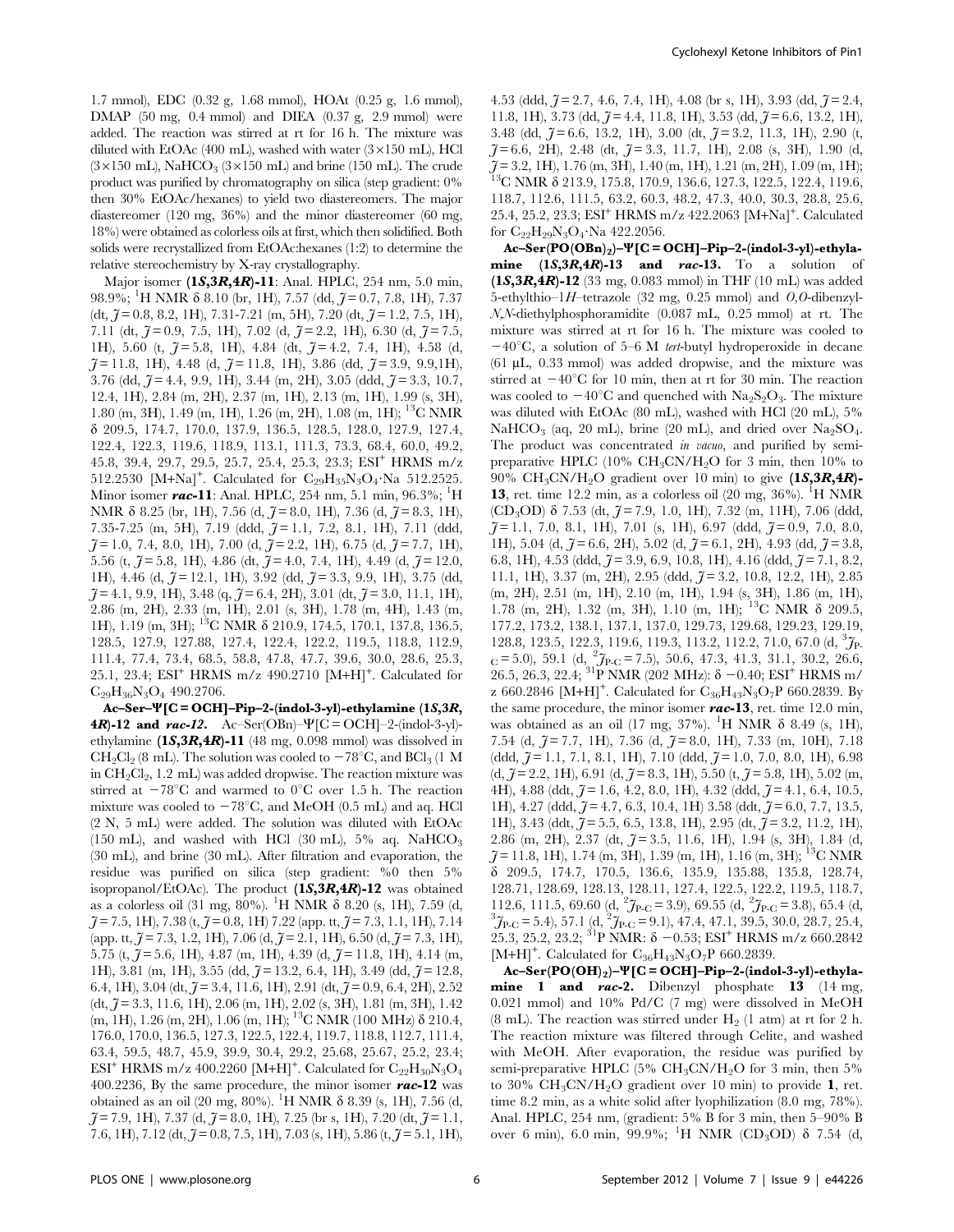$\tilde{J} = 7.7, 1H$ , 7.32 (d,  $\tilde{J} = 8.2, 1H$ ), 7.07 (m, 2H), 6.99 (ddd,  $\tilde{J} = 0.9, 7.0, 8.0, 1H$ , 4.92 (m, 1H), 4.35 (m, 1H), 4.18 (m, 1H), 3.40 (m, 2H), 3.04 (dt,  $\tilde{\jmath} = 3.0$ , 11.4, 1H), 2.89 (m, 2H), 2.52  $(ddd, \tilde{J} = 3.4, 10.5, 12.2, 1H), 2.22 (dd, \tilde{J} = 2.2, 13.2, 1H), 2.00$ (s, 3H), 1.83 (m, 3H), 1.35 (m, 3H), 1.11 (m, 1H); 13C NMR (CD<sub>3</sub>OD) δ 209.8, 177.7, 173.2, 138.1, 128.8, 123.6, 122.2, 119.5, 119.3, 113.2, 112.2, 65.5, 59.2 (d,  ${}^{2}\mathcal{J}_{P-C} = 12$ ), 50.4, 47.1, 41.2, 31.2, 30.3, 26.8, 26.6, 26.2, 22.3; <sup>31</sup>P NMR (CD<sub>3</sub>OD)  $\delta$ 1.44; ESI<sup>+</sup> HRMS m/z 480.1906 [M+H]<sup>+</sup>. Calculated for  $C_{22}H_{31}N_3O_7P$  480.1900. By the same procedure, the minor isomer rac-2, ret. time 8.0 min, was obtained as a white powder (5.5 mg, 70%). Anal. HPLC, 254 nm, (gradient: 5% B for 3 min, then  $5-90\%$  B over 6 min), 6.8 min, 99.1%; <sup>1</sup>H NMR (dimethylsulfoxide (DMSO)- $d_6$ ):  $\delta$  10.82 (br s, 1H), 8.25 (br s, 1H), 7.89 (t,  $\tilde{\jmath} = 5.6$ , 1H), 7.50 (d,  $\tilde{\jmath} = 7.8$ , 1H), 7.31 (d,  $\tilde{\jmath} = 7.7$ , 1H), 7.10 (d,  $\tilde{\jmath}$  = 1.5, 1H), 7.04 (t,  $\tilde{\jmath}$  = 7.4, 1H), 6.96 (t,  $\tilde{\jmath}$  = 7.2, 1H), 4.67 (m, 1H), 4.14 (m, 1H), 3.96 (m, 1H), 3.24 (m, 2H), 2.99  $(t, \tilde{\jmath} = 10.4, 1H), 2.73$  (m, 2H), 2.36 (dt,  $\tilde{\jmath} = 3.6, 11.3, 1H), 1.94$ (m, 1H), 1.87 (s, 3H), 1.82 (m, 1H), 1.68 (m, 2H), 1.24 (m, 3H),  $1.02$  (m, 1H); <sup>13</sup>C NMR (CD<sub>3</sub>OD):  $\delta$  210.5, 177.2, 173.1, 138.1, 128.8, 123.6, 122.2, 119.5, 119.3, 113.3, 112.2, 65.4, 60.0, 49.4, 49.3, 41.2, 31.3, 29.3, 26.5, 26.4, 26.2, 22.6; 31P NMR (DMSO $d_6$ :  $\delta$  -2.93; ESI<sup>+</sup> MS m/z 480.18 [M+H]<sup>+</sup>. Calculated for  $C_{22}H_{31}N_3O_7P$  480.19.

## X-ray structures

Crystal structure (1S,3R,4R)-11: Colorless needles  $(0.31 \times 0.02 \times 0.004 \text{ mm}^3)$  were recrystallized from EtOAc:hexanes (1:2) at rt. The chosen crystal was centered on the goniometer of an Oxford Diffraction Nova diffractometer operating with  $CuK\alpha$ radiation. The data collection routine, unit cell refinement, and data processing were carried out with the program CrysAlis [40]. The Laue symmetry and systematic absences were consistent with the monoclinic space groups  $P2_1$  and  $P2_1/m$ . Since the molecule was known to be enantiomerically pure, the chiral space group,  $P_1$ , was chosen. The structure was solved by direct methods and refined using SHELXTL NT [41]. The asymmetric unit of the structure comprises one crystallographically independent molecule. The final refinement model involved anisotropic displacement parameters for non-hydrogen atoms and a riding model for all hydrogen atoms. Since there were no heavy atoms, the absolute configuration could not be determined from the Friedel pairs; the Friedel pairs were therefore merged for the final refinement. The absolute configuration was assigned by reference to C(19) of known S-configuration. Relative to  $C(19)$ ,  $C(17)$  and  $C(12)$  are both R-configuration (Figure 4). SHELXTL NT was used for molecular graphics generation [41]. Deposited Cambridge Crystallographic Data Centre (CCDC) 782064. Crystal structure  $rac{rac}{rac}$ 11: Colorless plates  $(0.004\times0.06\times0.12$  mm<sup>3</sup>) were recrystallized from EtOAc:hexanes (1:2) at rt. Data were collected as for (1S,3R,4R)-11 above. The Laue symmetry and systematic absences were consistent with the monoclinic space group  $P2_1/c$ . The structure was solved as for  $(1S, 3R, 4R)$ -11. The asymmetric unit of the structure comprised one crystallographically independent molecule. The final refinement model involved anisotropic displacement parameters for non-hydrogen atoms, and a riding model for all hydrogen atoms. The benzyl group was modeled with positional disorder, with the two positions refining to relative occupancies of 52.9(3)% and 47.1(3)% (Figure 4). Deposited CCDC 782063.

#### Pin1 Enzyme Assays

a total assay volume of 1.2 mL as published [10]. Inhibitors were dissolved in DMSO: $H_2O$  (2:1) and 20  $\mu$ L of stock was added to give final concentrations of 1: 12, 50, 100, 200, 400, 810  $\mu$ M, and  $rac{-2: 10, 20, 40, 60, 120, 240, 480 \,\mu M$ , pre-equilibrated with Pin1 in HEPES at  $4^{\circ}$ C for 15 min. The Pin1 final concentration in the assay was 67 nM. The final concentration of succinyl–Ala– Glu–cis-Pro–Phe-p-nitroanilide was 34  $\mu$ M. For each concentration, the assay was performed in duplicate. The plot of % Inhibition vs. log  $\Pi$  ( $\mu$ M) produced sigmoidal curves by fitting all of the experimental data to Eq. 1 using TableCurve v3 for win32 (Dataset S2). The  $IC_{50}$  values were derived from the fitted equation at 50% inhibition of enzyme activity (Eq. 1), where a, b, c, and d are fitted constants given on the plots for compounds 1 and **rac-2** (Dataset S2).

<sup>9</sup> Inhibition = 
$$
a + b / (1 + ([I]/c)^d)
$$
 (1)

#### Computational Methods

Models of three stereoisomeric ketones were based on the X-ray structure of peptide inhibitor, Ac–Phe–pThr–Pip–Nal–Gln–NH2, bound to Pin1, protein data bank (PDB) 2Q5A, using Sybyl 8.1.1 (Figure 5) [32]. In each case, the Pip nitrogen was changed to a CH group with the appropriate stereochemistry. The naphthyl (Nal) side chains were modified to indoles, and the Nal carbonyls were deleted. The Thr methyl groups, the Gln, and all except the alpha-carbon and carbonyl of the Phe residues (which became acetyl groups) were deleted. Further modification of the starting structures included drafting a diequatorial chair conformation for the cyclohexyl rings, inversion of the Ser stereochemistry for  $(1R,3R,4R)$ -2, inversion of the cyclohexyl ring stereocenters for  $(1S, 3S, 4S)$ -2, and manual rotation of torsions of  $(1R, 3R, 4R)$ -2 to bring the phosphate and indole groups close to these groups in the original crystal structure. Explicit waters from the crystal structure were retained. Protein termini charges, all hydrogens, and Amber FF02 atom types were added manually to the inhibitor atoms, phosphate groups, and Arg guanidines. The 3 oxygens of the phosphate groups were given formal charges of  $-0.67$  prior to computation of Gasteiger-Marsili charges. Energy minimization, with geometry optimization of the inhibitors and all Pin1 residues within  $8 \text{ Å}$  of the inhibitors, was performed using Sybyl  $8.1.1$  with Gasteiger-Marsili charges, Amber FF02 force field, Powell conjugate gradient, gradient termination at 0.1 kcal/mol-Å, 8 Å non-bonded cut-off, and a dielectric constant of 1.0. Typically, gradient convergence was reached within 3000 iterations. Distances and angles were measured using Sybyl 8.1.1 [42].

Cyclohexane-1,2-cis-dial, cyclohexane-1,2-trans-dial, Ac–cis-Pro–OH, and Ac-Pro-OH with fixed *trans*-pyrrolidine ( $\omega = -60^{\circ}$ ) conformation were geometry optimized using WebMO with Moller-Plesset 2, 6-31G(d), polarizable continuum model, and water as solvent [43]. For the twisted-amide conformation, the *trans*-pyrrolidine torsion angle was fixed to  $-155.6^{\circ}$ , the angle found at the B3LYP STO-3G level of theory.

## Supporting Information

**Dataset S1** HPLC chromatograms for 1 and  $rac{-2}{ }$ . <sup>1</sup>H, <sup>13</sup>C, and  $^{31}P$  NMR spectra for compounds 1, rac-2, and 7–13. (PDF)

Dataset S2 Pin1 inhibition plots for 1 and rac-2. Crystallographic data, CCDC 782064 and 782063 for (1S,3R,4R)-11 and rac-11 respectively, can be obtained free of charge from The